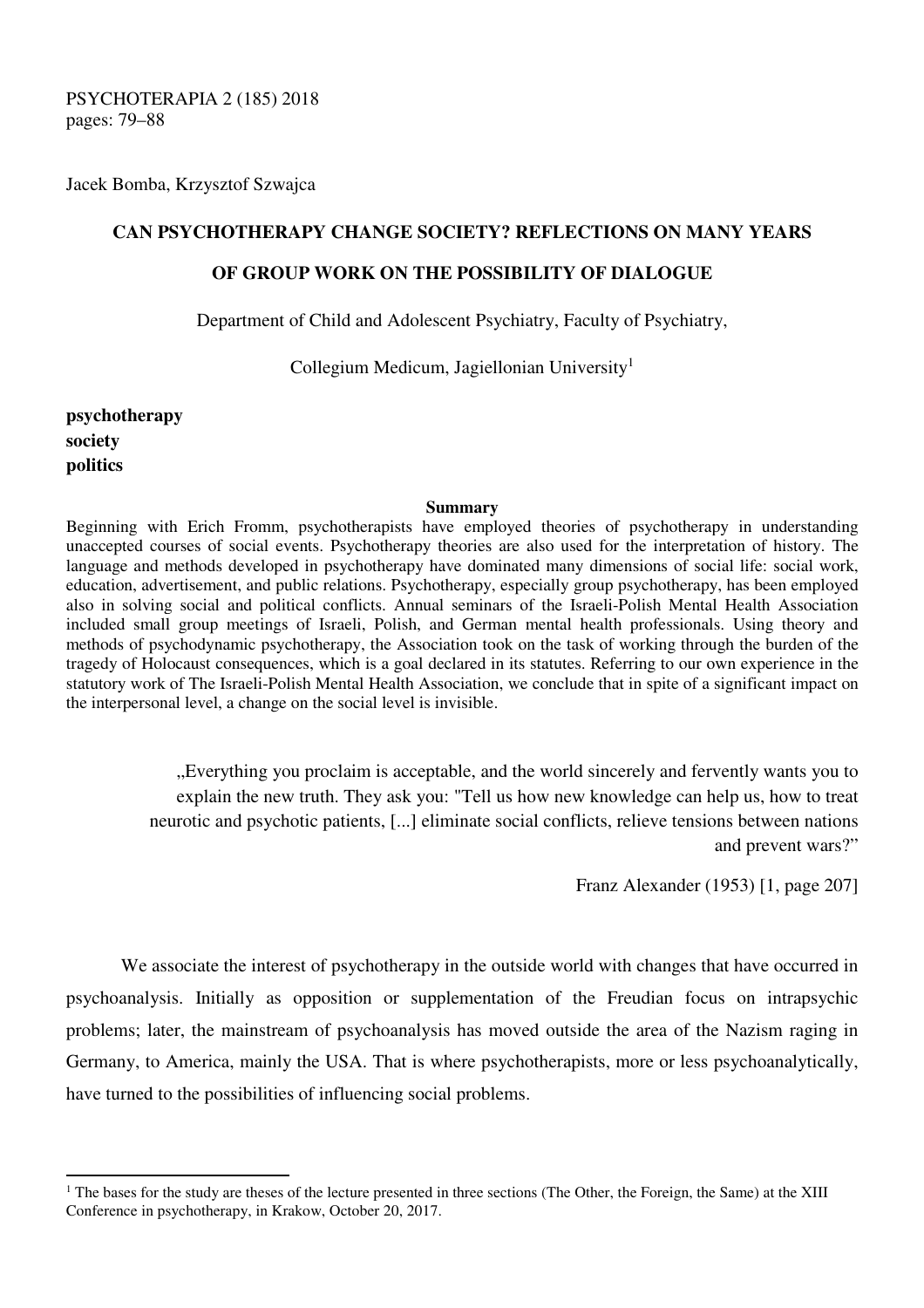In the United States, the mid-twentieth century was a golden era for psychoanalysis. Not only did analysts run psychiatric hospitals, but American government agencies, Congress, and newspapers consulted them. For example, in 1964, the magazine "Fact" asked 2,400 psychotherapists whether Senator Barry Goldwater, a Republican, was the right candidate for the office of President of the USA. 1,189 declared that Goldwater was "from the psychological point of view not fit to be President" [1, page 203]. And he has indeed lost the election which was held after President Kennedy's death.

The psychotherapeutic thought was becoming ever more popular for various levels of reflection, not only for helping individuals, but also for socio-cultural analysis. Emerging post-war welfare states, introducing liberal social reforms, have benefited from the language and values proposed by the increasingly significant psychotherapeutic discourse. It seems that this resulted in the real influence of psychotherapists (or perhaps rather the proposals conceptualised by them) on the development of social care, education, family law, punishing minors, and so on [2].

Rose [3, page 28] even claims that "psychotherapists managed to colonise various professions by imposing their own vocabulary of images, valuation, and techniques". The triumph of the language and values of the psychotherapeutic world is unquestionable. Therapeutic buzzwords and slogans are present in commercials, TV series and talk shows, and the values of the middle class are permeated by terms from the language of psychotherapy - self-development, contact with yourself, openness, creativity, efficiency. The language of psychotherapy has become one of the main tools for the problematisation of reality [4].

Categories found in thinking about mental life, especially those derived from psychoanalysis, have also penetrated the language of social sciences, and thus the description of group phenomena. This applies in particular to the description of trauma (including historical and cultural), collective memory, collective identity, research on the Holocaust and repressed communities. Aleida Assmann, a well-known researcher of group memory phenomena, wrote about the book by Mitscherlich [5] that "they put the collective German psyche… on the couch for therapy" [6, page 147]. The psychoanalytic method applied to the social material has served Adorno's authoritarian personality theory, and the concepts of trauma and memory of Ankersmit, LaCapra, Caruth and many others. Among the Polish literature, worth mentioning are Joanna Tokarska-Bakir [7], Jan Sowa [8], Grzegorz Niziołek [9], and Andrzej Leder [10].

However, are the techniques of psychotherapy similarly expansive?

For example, group analysis techniques have been used successfully in business and business management for many years and therapeutic techniques for working with the family have penetrated the world of social welfare.

In the second half of the  $20<sup>th</sup>$  century, psychotherapists, primarily from the psychoanalytic and humanistic fields, proposed the use of group work with politicians in conflict situations, even those involving international conflicts. It was expected that a dialogue similar to that applied in pursuit of the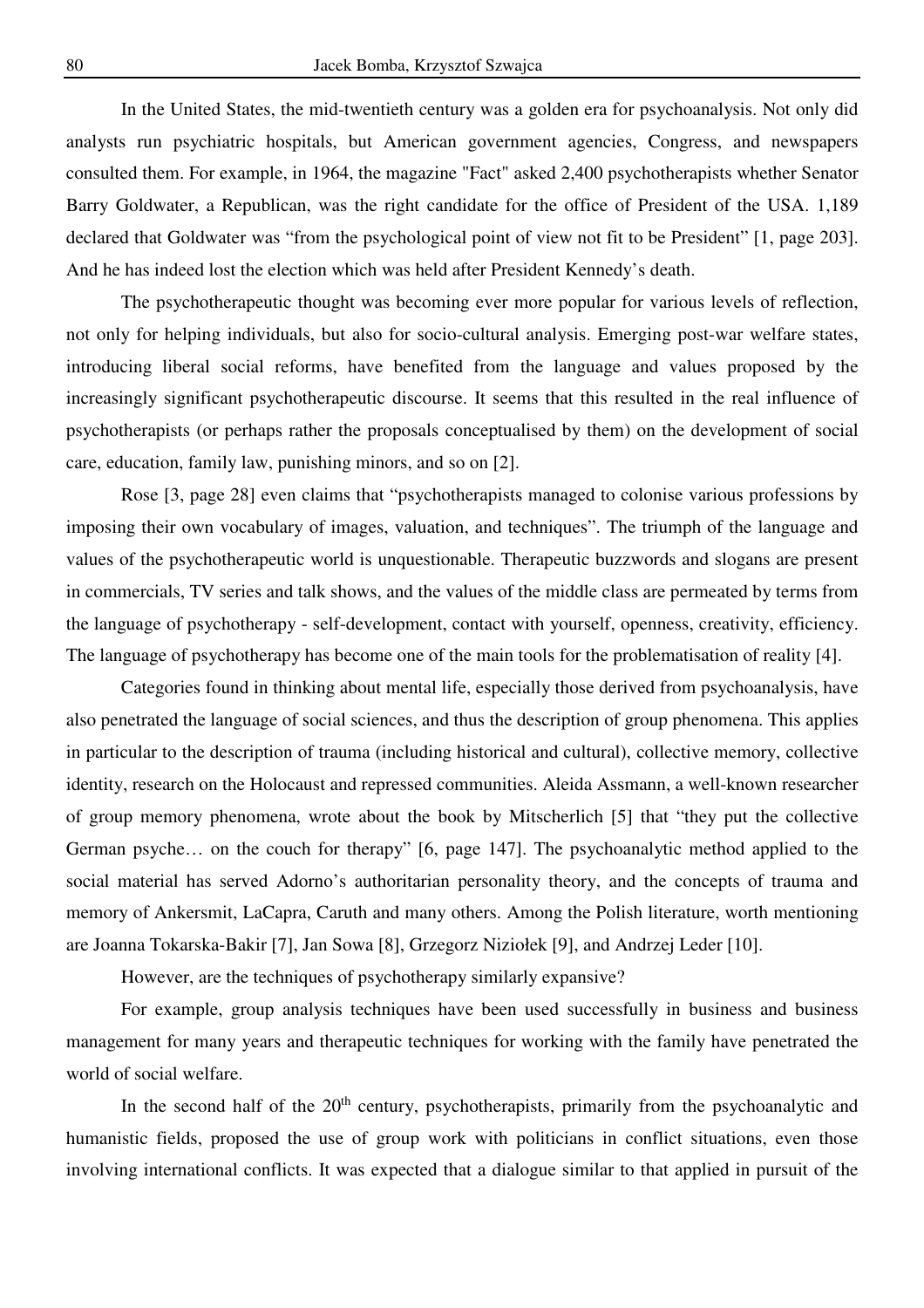therapeutic goals achieved in the treatment of people with mental disorders could lead to the resolution of conflicts of a different nature. These proposals did not arouse the interest of politicians.

The idea of using groups of people interested in conflicts between social groups has, however, found a practical application. Founded in 1952 by Foulkes, Abercrombie, and Elias, the London-based Group Analysis Society uses theoretical foundations and methods of treatment developed for the purpose of treating people with mental disorders to resolve conflicts between social groups. The American Psychiatric Association has established a Committee on Psychiatry and Foreign Affairs. The Polish-German Society for Mental Health and the Polish-Israeli Mental Health Society had similar goals of achieving social change.

The use of theories underlying psychotherapy, especially those derived from psychoanalysis, to analyse social events, encourages the use of psychotherapeutic methods for resolving conflict problems, especially of those problems that have their roots in the past. The progress of the Polish-Israeli Mental Health Society (PITZP) in its attempt to resolve the conflict between Israelis and Poles around the trauma of the Holocaust has served for reflection on the negligible effect of such a work, despite its high cost.

Changes in society could be expected as a result of changes either in members of the social group or of the group as a whole. From a theoretical perspective, the alternative is preposterous. The theory, after all, predicts that the group process is parallel to the process of change in the group members. However, it is difficult to imagine a group process aimed at effecting the desired changes if the group is the whole society.

Let's start with the negative hypothesis: one cannot change society using psychotherapy. The theoretical basis for its proposal seems quite strong.

Firstly, every form of therapy, psychotherapy included, is a treatment that depends on theoretical assumptions concerning the essence of health disorders; it cures illnesses or people suffering from health disorders [11, 12]. In this second respect, it is important to connect a health disorder with a single being. This applies not only to people but to all living beings.

It is equally difficult to say how it has come to be that, in relation to societies, people talk about diseases and their treatment (of either the disease or the society). For a physician, notions of illness, health disorders and treatment take on a rhetorical nature, analogical or metaphorical in character, when used in relation to entities other than a suffering person. If this analogy is based on similarity, it may be about dysfunctionality. However, even with evidence of the effectiveness of individual treatment methods, it is doubtful whether one can expect their usefulness to remedy an evil that we recognise as a disability of society. In the case of a metaphor, which, in fact, it seems to be, a "sick society" is a phrase meaning something different than the original concept of a "sick man".

In the second half of the last century, the existence of mental illnesses was questioned in many ways. Sociology developed the deviant theory, necessary for the functioning of the social group as "not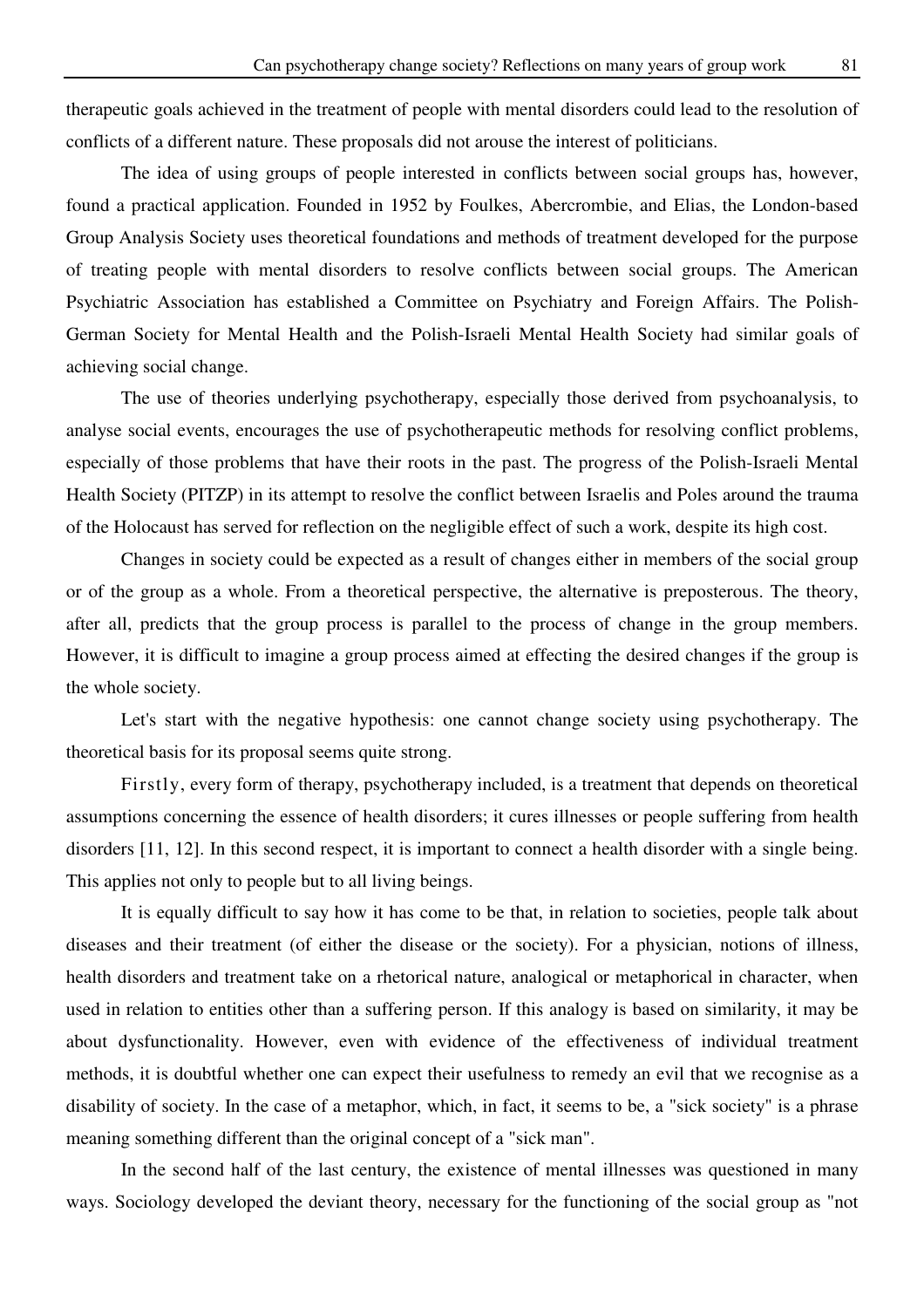us" in the process of building and sustaining group identity [13]. Anti-psychiatry recognised the concept of mental illness as a product of social culture, aimed at eliminating inconvenient people [14, 15]. This had strong support from philosophy [16]. A few decades later, the application of von Bertalanffy's theory of systems to explain relationships in families in which someone suffers from mental disorders led to the idea that it is the system (a natural social group) which is sick, while only one member is identified as a patient (sufferer) and delegated for treatment [17]. However, it does not follow that the methods of treating people suffering from mental health disorders can effectively lead to changes in society.

The younger of the authors of this paper has doubts about the premises of this reasoning. The language of psychotherapy has been applied to describe social phenomena, and ways of acting (techniques), for example in terms of social assistance, when working with large groups. If so, limiting the use of psychotherapy to treat people suffering from mental disorders is an archaic maintenance of the unjustified domination of medicine.

Secondly, over the course of the last century, psychotherapy recognised that treatment methods should be adapted to the conditions in which they are applied. The focus was initially on the process that takes place between two people, then it expanded to cover groups, then large groups (such as the therapeutic community), then natural family groups, mixed family groups, etc. The methods of psychotherapists' work differ not only as a result of differences in theoretical foundations but also depending on with whom they work (modality). We have not encountered in the literature a description of methods of working with an entire society, although there are descriptions of methods of working with whole communities affected by traumatic events.

But, as holds the younger of us, this is not true, since, for example, in the social sciences, it is postulated (effectively) that historical traumas can be overcome, just as one works with individual traumas. The assumption is that the historical trauma of the joint experience of being a victim is embedded in the collective memory - an indelible trace that affects generations; that cultural repression involves displacement processes and other post-traumatic defences; that, when it is safe, deconstructing myths is possible, healing (because true) stories emerge, and traumatic experiences can be included in the social memory; that it is healing for the society; and that in this process an open society, interested in itself and others, and vulnerable to harm, may emerge.

A few years ago, the younger of us deluded himself that such a process was taking place in Poland, that we were approaching times of social peace, a cooling of emotions, a fading of antagonisms, the raising of very different voices in unison. Today, the younger of us has the feeling that, just as an ant does not know the essence of ant work, so the therapist is helpless in their attempt to understand social processes.

Thirdly, it is difficult to free oneself from personal experiences. At the beginning of the 1990s, Stefan Leder strongly questioned the legitimacy of methods derived from the psychodynamic psychology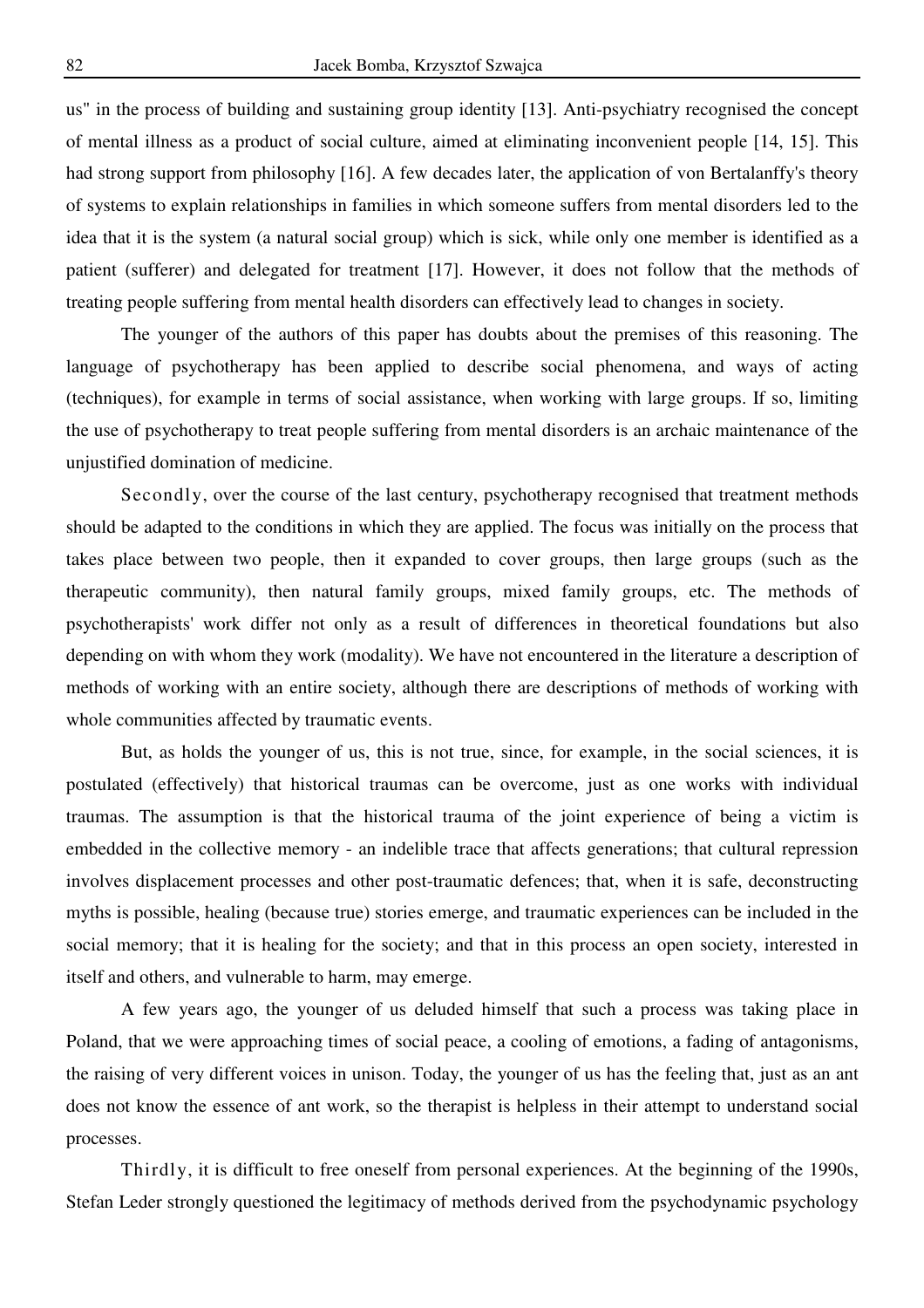of developmental psychotherapy in planning to step in with support for a democratic society, as dreamed of by the older of us during one of the first meetings of the Polish-German Mental Health Society in Gütersloh. Stefan Leder was guided by Karl Marx's conviction of the influence of the laws of history, which were decisive for the course of social events. The younger of us does not discuss the personal experience of the older.

And yet, psychotherapists refer to theories useful in working with the individual and their clinical experience, for dealing with the problems of large groups, societies or even humanity. Especially after the Second World War, those among them who took into account the influence of social conditions in building the foundations of the theoretical way of functioning of individuals attempted to explain the cruelty of this war by reaching for theories on which they based therapy. Erich Fromm [18] is considered the father of this way of thinking. We have mentioned the first bloom of such thinking at the beginning. Antoni Kępiński referred to the theoretical basis of the therapy he used, trying to understand individual behaviours making up the unprecedented horrors of war [19]. Neither Fromm nor Kępiński have suggested that psychotherapy could lead to desirable, beneficial changes in society. Similarly, contemporary, Zaremba [20] refers to Kępiński in an attempt to explain post-war anti-Semitism in Poland, and Andrzej Leder [10] refers to Lacan, seeking an explanation of the complexity of the dynamics of the socio-political processes in the country.

Regardless of the standpoint of the psychotherapeutic theorists regarding the possibility of using essential knowledge about human nature to explain social and historical processes, they generally refrained, like Fromm in *Escape from Freedom* [21], from suggesting that psychotherapy can be used to obtain beneficial changes in the society.

Opposite ideas, postulating the use of psychotherapy to resolve political and social conflicts, are associated with the flourishing of psychotherapy schools in the USA, drawing on humanistic psychology. In Poland, such ideas were first publicised after a study visit to California by Jerzy Mellibruda, Wojciech Eichelberger and Izabela Osuchowska [22]. The use of group work with politicians in conflict situations, even those involving international conflicts, was proposed. It was expected that dialogue such as that applied in pursuit of the therapeutic goals achieved in the treatment of people with mental disorders could lead to the resolution of conflicts of a different nature. These proposals did not arouse the interest of politicians.

In Poland, the peak of interest of psychologists, psychiatrists, and sociologists in such psychotherapy possibilities occurred during the visit of Carl Rogers and his team in the late 1970s. To this day, many well-known figures from the political scene remember the meeting with him and the training in which they took part. They mention these things more or less with disappointment.

At that time, the American Psychiatric Association ran a Committee on Psychiatry and Foreign Affairs, headed by the psychiatrist and psychoanalyst Vamik Volkan. This committee organised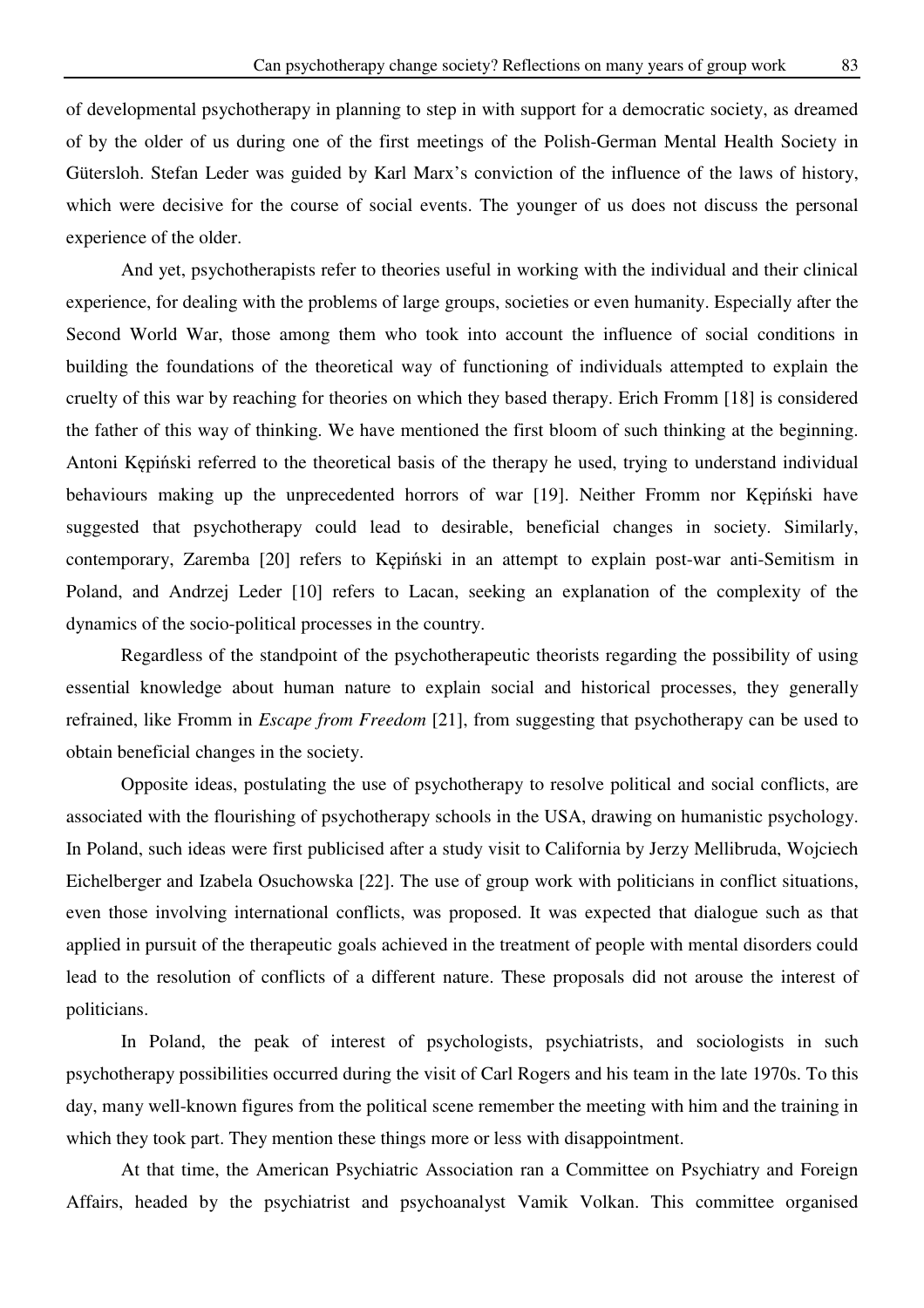unofficial negotiations between influential Israelis, Egyptians, and Palestinians. Volkan founded the Centre for the Study of Mind and Human Interaction at the University of Virginia, where he worked, and participated in attempts to solve many international conflicts around the world.

The idea of applying methods developed by psychotherapy, especially in connection with groups, to solve conflicts between social groups, has also found expression in the work on problems distant from the great game of international policy.

It is difficult to trace the history of such use of the theory and practice of group psychodynamicoriented psychotherapy. In 1986, the older of us participated in group workshops organised annually for psychotherapists during the Christmas season. The workshops were by design places for training through one's own experience. In the small group, of which the Polish therapist was a member, there were also therapists from Denmark, the Netherlands, Israel, Germany, and the United Kingdom. The first meeting, after presentations by the participants, was dominated by the question of the Holocaust and the attitude of Poles and Danes towards the extermination of Jews. None of the group members had been adults at the time when the extermination of European Jews had taken place. The problem was political by nature; four decades earlier, Nazi Germany (though with the participation of collaborators from other nations) murdered, mainly on the territory of the Republic of Poland, six million Jews, citizens of all states occupied by the Third Reich, and citizens of states allied to the Third Reich during the war. Occupied Denmark organised the deportation of Jews, their citizens, to neutral Sweden. None of the participants in the group had in their narrative memory (explicité) the participation in the *Endlösung*, as persecuted, persecutor, protector, or passive witness. For all group members, these were events in which the previous generation, the generation of their parents, filled these roles. However, it cannot be ruled out that the trauma of the Holocaust was also theirs, even though the extermination was not part of their declarative memory. They were certainly the "second generation" of victims, executioners, and witnesses. It is highly probable that attitudes to the Holocaust have been part of their socialisation and have influenced the building of a national group identity. Of course, it cannot be ruled out that the topic appeared in that group as a substitute problem rather than a personal one. We think, however, otherwise; that for the Israeli, the German, the Pole, the Dutchman and the Dane, this was an important issue at the meeting. Societies in which the attendees lived and worked, had delegated to them to confrontation, debate on the possibility of saving Jews from death ("Danes could, Poles could not?") and the responsibility of their ancestors. The workshop at the Foulkes Institute lasted five days. As in the psychodynamic group, the group process also involved approximation and agreement (of course, after having expressed negative emotions). It is impossible to assess whether any individual changes in group members have affected the societies in which they live their daily lives. Neither is it possible to assess the change in the social group that is being sought through changes in its individual members, and not concurrently.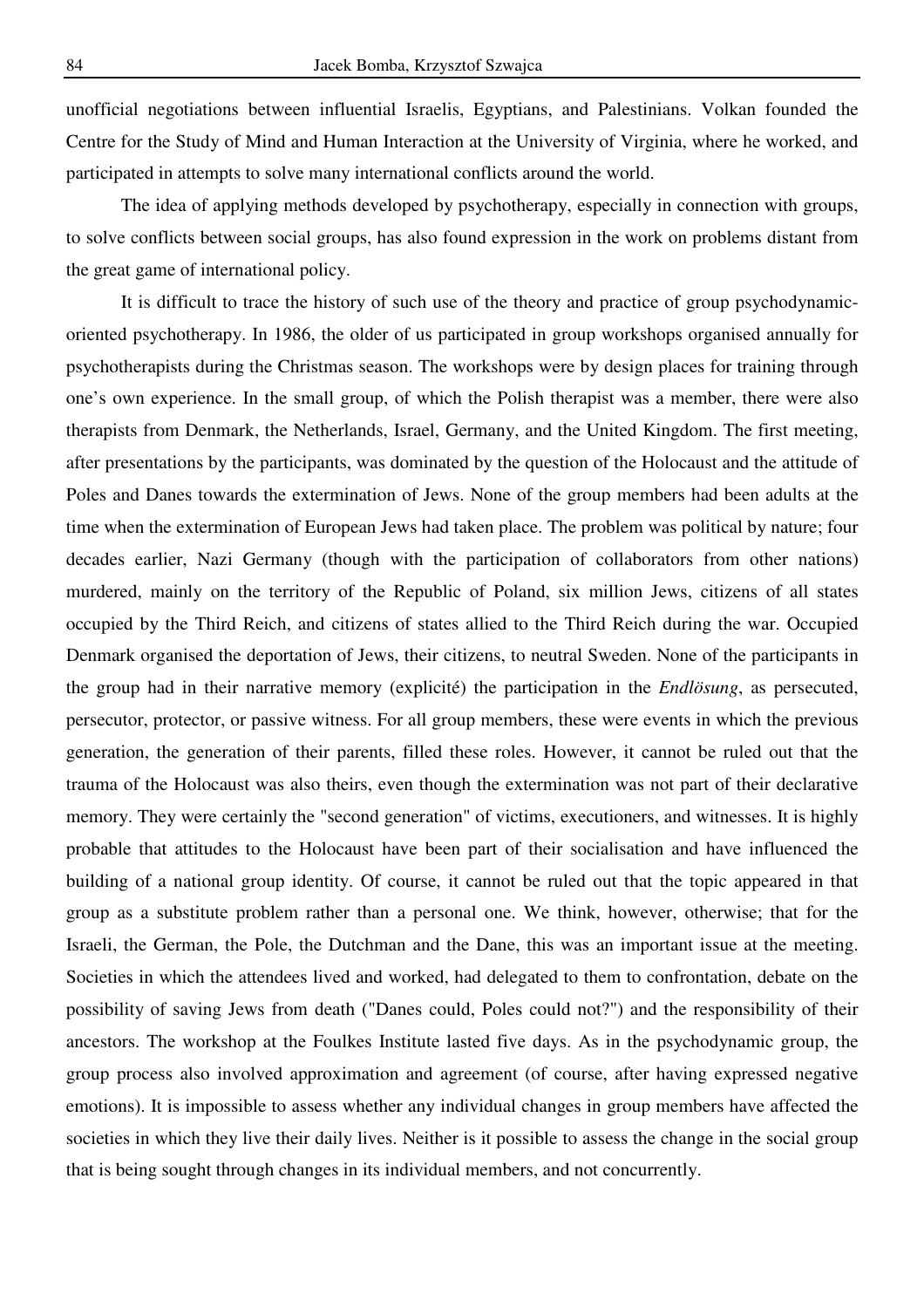In a book published jointly by Gabriele Ast and William Grear in 2001 [23], on the collective memory of the past and its impact on the mental life of individual members of a social group, Vamik Volkan presented the experience of working with a group of German psychotherapists, founders of the Psychotherapeutic Working Group for Holocaust Victims [Psychotherapeutischer Arbeitskreis für Betroffene des Holocaust, PAKH]. They invited Volkan to help them overcome the difficulties they had encountered in achieving the agreed goal of the PAKH. Three members of this group were from German families. Two were Jewish, non-German, who arrived in the country as teenagers. Volkan met them four times for two-day sessions at semi-annual intervals. He assumed that the purpose of the group work would not be to treat group members but to see the conflict between the identity of a large social group to which the representatives felt they belonged, and individual identity. He referred to previous group meetings with Arab and Israeli representatives. The meeting of the group ended the previously planned symposium "*Koniec milczenia*". The whole cycle took place between 1997 and 1998, at the end of the decade after the reunification of Germany. It was preceded by an unfinished study that Volkan and Ast were conducting on the mutual accusation of the Eastern and Western Germans for the crimes of Nazism. It is interesting that the book in question does not note Günther Ammon's earlier psychoanalytic work for Deutsche Akademie für Psychoanalyse [24], on the responsibility for Nazism, or the work of Klaus Dörner and Deutsche Gesellschaft für Soziale Psychiatrie [25].

Ammon and Dörner, despite their different attitudes and professional activity, have, we think, influenced on the Polish co-founders of the Polish-Israeli Mental Health Society. All Polish founding members have participated in and attended congresses of the Deutsche Akademie für Psychoanalyse and the World Association for Dynamic Psychiatry; they were also members of the Polish-German Mental Health Society, the participation of which in the creation of the PITZP is difficult to overestimate. The first PITZP symposium in Krakow was tripartite; German members of PNTZP also participated in subsequent Polish-Israeli symposia. In turn, the Israeli PITZP co-founders with a psychoanalytic orientation could even be involved in the work of the PAKH and Volkan. The Society formally established in 2001 has the statutory task of discussing and overhauling the heritage of the Holocaust tragedy and its consequences, a task to be carried out jointly by Poles and Jews [26]. As early as in 1999, during the first seminar of the Society, one of its co-founders, Prof. Dov Aleksandrowicz, said: "To sum up, how can we psychiatrists contribute to the dialogue between the two nations? We are not experts on political processes, but we really know a lot about unconscious processes and distortions of the truth. We also know that coming to the truth can be difficult and painful and resistance may ensue" [27, page 38].

Since the founding of the PITZP, symposia have been one of the main formats of its work. Meetings of small groups, based on the assumptions of group dynamics theory, played an important role. Professionals from Israel and from Poland (initially also from Germany) participated in the groups. Group meetings were important features of the symposia between 2000 and 2009. After this date, they were not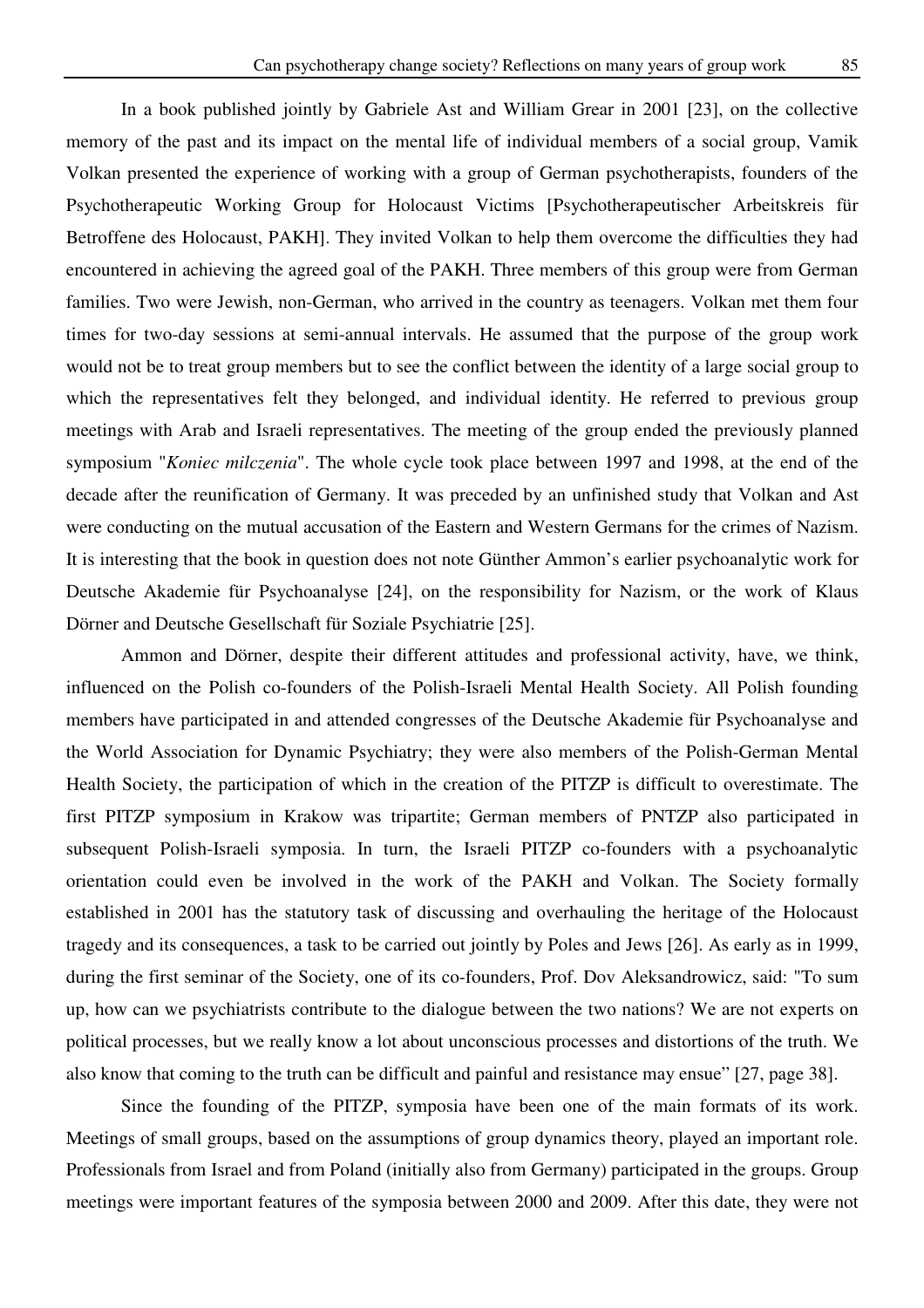organised anymore, although some members of the Society saw such a need [28, 29]. As early as 2004, Barbara Józefik, Bogdan de Barbaro and Krzysztof Szwajca presented the analysis of emotional and intellectual processes in Polish participants of the dynamic group meetings [30]. At that time, they wrote about the emotional weight carried by the Polish participants:

"The Israelis […] talked emotionally about their experience of Poland and their own Polish heritage, about the construction of their own identity and the importance of the Holocaust and anti-Semitism for this process. The Polish participants were not prepared for the seminar to take on such a personal character. […] The problem was what each person should personally do. […] How can one incorporate the Jewish perspective into the previous thinking about one's own country and nation?" [30, page 75]. The speeches of the individuals, although during the meeting co-creating a polemical dialogue, were, in fact, an overlay of the "external" voices of all fragments that were present in every participant. Because in each of us there are many voices: a voice demanding the "objective truth", a voice seeking justification and purification, and a voice defending against anything that would violate the myth of a noble Pole. At the same time, each one is trying to satisfy the other. In the authors' opinion, there was a duality of view in the described process, expressed in the adoption of two perspectives. The first is explanatory and, at the same time, deconstructive, while the second is ethical [30, page 78].

In their opinion, "the right to adopt an explanatory perspective is obtained after taking responsibility for the unquestionable evil" [30, page 79].

Difficulties of the group process were further analysed later [31-33]. It has been concluded that the deconstruction of myths important in building the Polish identity, although necessary, faces mounting difficulties. These observations coincide with Volkan's conclusions about the individual's conflict with the identity of the collective representation.

This is similar to Moshe Landau's interpretation, which, in analysing his own participation in the group process, indicated the difficulty of the participants of the collective representation experience that requires what could be described after Bion as a "catastrophic change" [34].

The experience of the PITZP in the use of psychotherapy seems to indicate that the overhaul (in this case joint work on the consequences of trauma) assessed at the social level, has not led to a significant change. Changes at the interpersonal level are, however, significant, if we take into account the number of close friendships made and the fact that the Society is still active, eight years after the cessation of its small groups activity. The last symposium of the Society took place between March 9 and 10, 2018. It was also attended by delegates from Germany and France, who were interested in the subject. Although the meeting was connected with the  $75<sup>th</sup>$  anniversary of the liquidation of the Krakow ghetto, and took place in an atmosphere of political tension after the signing of the Act Amending the Institute of National Remembrance in Poland, commonly known as "Holocaust law", the discussion closing the symposium was different than it had been for 19 years. The pain of the trauma of the Holocaust could be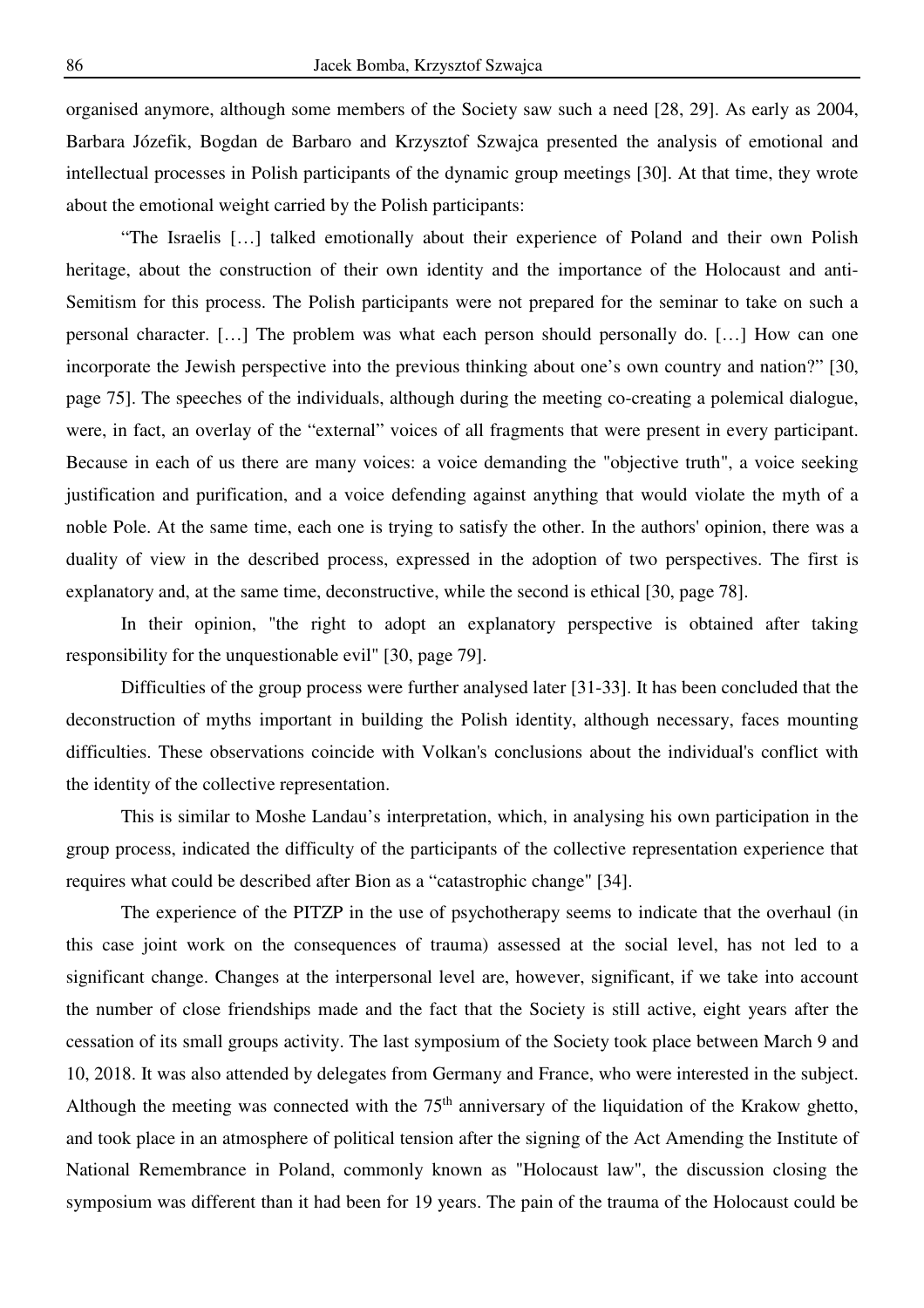accommodated, and the sense of the Poles' responsibility for active participation in the Holocaust, although clearly along with help and rescue, was able to be expressed freely. Both the Israelis and the Poles accepted without resistance the contribution of the French participant of the meeting in political solutions absolving the French state of responsibility for the participation of the Vichy government in the extermination of the Jews. Those who participated in the meeting and discussion presented an opportunity to change attitudes, about which Barbaro, Józefik, Drożdżowicz, and Szwajca have written before [33]. However, it is difficult to suppose that such changes could touch the society as a whole.

Group workshops for psychotherapists, focused on the trauma of the Holocaust, are still organised by the Group Analysis Institute as international events. Initially, they have taken place in Cyprus (where, moreover, Volkan was born), and then in various countries, including Poland.

We can neither verify nor disprove the hypothesis about the unsuitability of psychotherapy in bringing about change in society.

We think that, like intra-family loyalties are stronger than the ties between the patient and the therapist, the relationships with one's social group are so important that any alteration could be described after Bion as a disastrous change. We also believe that, despite the resistance to a catastrophic change, confrontation with the burden of the Other and those negative emotions towards others which arise in the process of creating the identity of a group that is culturally separate, is worth confronting one's own emotions. This does not, however, change society as a whole.

Nevertheless, a reverse dependence exists. This is that society and social changes have a serious impact on psychotherapy. Nissim Avissar [35], in analysing the history of psychotherapy in Israel, points to the relationship between the level of social tension and the then proliferating approach by psychotherapists to intrapsychic problems and reduction of their social activity.

Perhaps such a research should be undertaken also in Poland.

## **References**

- 1. Shorter E. Historia psychiatrii. Od zakładu dla obłąkanych po erę Prozacu., Warszawa: Wydawnictwa Szkolne i Pedagogiczne; 2005.
- 2. Zaretsky E. Sekrety duszy. Społeczna i kulturowa historia psychoanalizy. Warszawa: Prószyński i S-ka; 2009.
- 3. Rose N. Technologie autonomii. Kultura popularna 2009, 3–4 (25–26): 24–37.
- 4. Jacyno M. Kultura indywidualizmu. Warszawa: Wydawnictwo Naukowe PWN; 2007.
- 5. Mitscherlich AM. Die Unfähigkeit zu trauern. Grundlagen kollektiven Verhaltens. Piper: Men Verhalte. 2007
- 6. Assmann A. 1998 Między historią a pamięcią. W: Saryusz-Wolska M, red. Pamięć zbiorowa i kulturowa. Współczesna perspektywa niemiecka. Kraków: Universitas, 2009, p. 143–173.
- 7. Tokarska-Bakir J. Rzeczy mgliste: eseje i studia. Sejny: Fundacja Pogranicze; 2004.
- 8. Sowa J. Fantomowe ciało króla. Peryferyjne zmagania z nowoczesną formą. Kraków: Universitas, 2011.
- 9. Niziołek G. Polski teatr Zagłady. Warszawa: Wydawnictwo Krytyki Politycznej; 2013.
- 10. Leder A. Prześniona rewolucja. Wydawnictwo Krytyki Politycznej, Warszawa 2014
- 11. Aleksandrowicz J. Psychoterapia. Podręcznik dla studentów, lekarzy i psychologów. Warszawa: PZWL; 2000.
- 12. Bomba J. O niektórych zagrożeniach psychoterapii. Między deontologią, ideologią a scientyzmem. Znak 1997, 69 (509): 12–27.
- 13. Becker HS. Outsiders: Studies in the Sociology of Deviance. Glencoe: The Free Pres; 1963